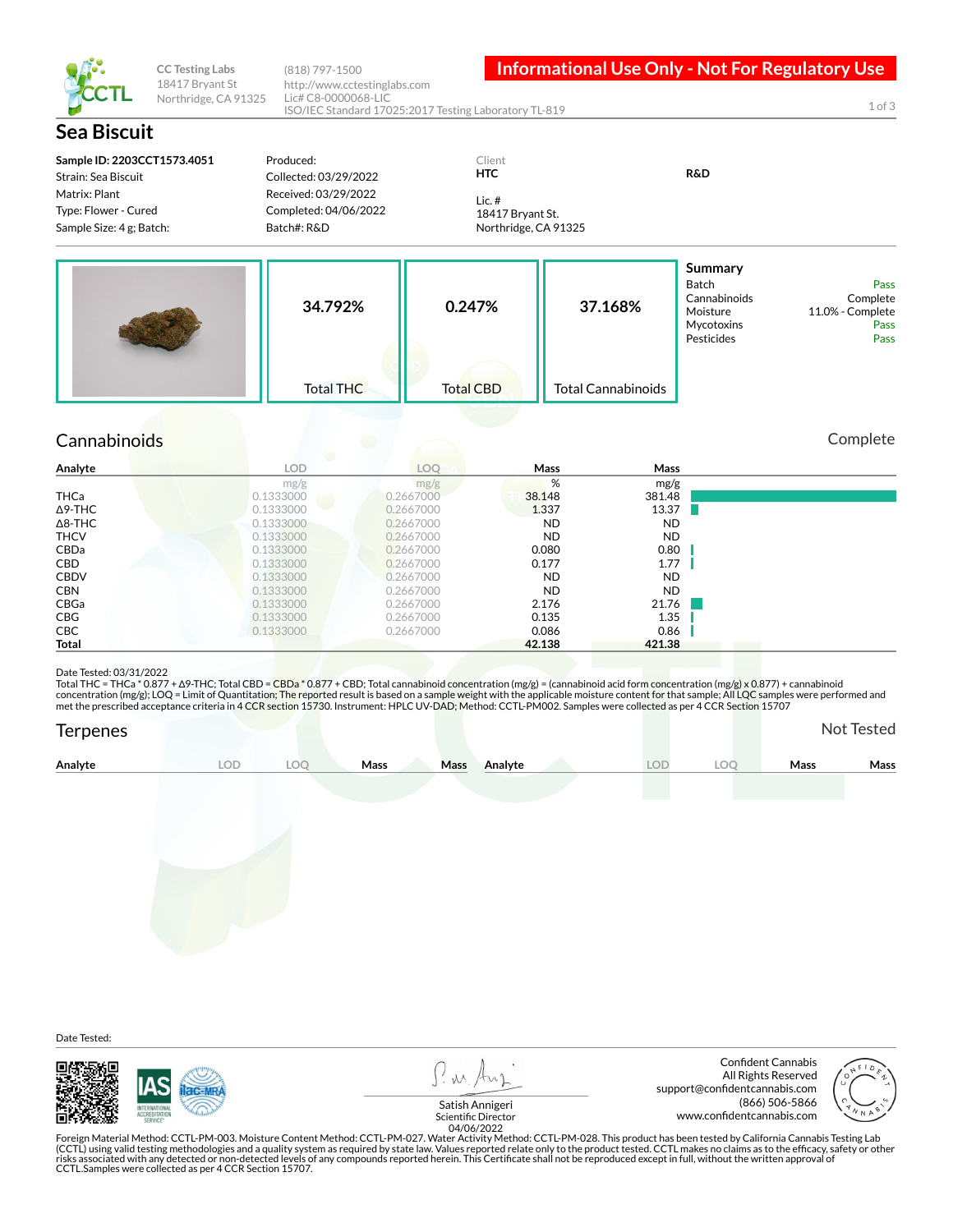

**Sea Biscuit** 

**CC Testing Labs** 18417 Bryant St Northridge, CA 91325

(818) 797-1500 http://www.cctestinglabs.com Lic# C8-0000068-LIC ISO/IEC Standard 17025:2017 Testing Laboratory TL-819

**Informational Use Only - Not For Regulatory Use** 

2 of 3

## **Sample ID: 2203CCT1573.4051** Strain: Sea Biscuit Matrix: Plant Type: Flower - Cured Sample Size: 4 g; Batch: Produced: Collected: 03/29/2022 Received: 03/29/2022 Completed: 04/06/2022 Batch#: R&D Client **HTC** Lic. # 18417 Bryant St. Northridge, CA 91325 **R&D**

## Pesticides **Passage Contract Contract Contract Contract Contract Contract Contract Contract Contract Contract Contract Contract Contract Contract Contract Contract Contract Contract Contract Contract Contract Contract Cont**

| Analyte                      | <b>LOD</b> | <b>LOO</b> | Limit            | Mass      | <b>Status</b> | Analyte                 | <b>LOD</b>                | <b>LOO</b> | Limit          |           | Mass Status |
|------------------------------|------------|------------|------------------|-----------|---------------|-------------------------|---------------------------|------------|----------------|-----------|-------------|
|                              | $\mu$ g/g  | $\mu$ g/g  | $\mu$ g/g        | $\mu$ g/g |               |                         | $\mu$ g/g                 | $\mu$ g/g  | $\mu$ g/g      | $\mu$ g/g |             |
| Abamectin                    | 0.006176   | 0.01235    | 0.1              | <b>ND</b> | Pass          | Fludioxonil             | 0.006176 0.01235          |            | 0.1            | ND        | Pass        |
| Acephate                     | 0.006176   | 0.01235    | 0.1              | <b>ND</b> | Pass          | Hexythiazox             | 0.006176 0.01235          |            | 0.1            | <b>ND</b> | Pass        |
| Acequinocyl                  | 0.0125     | 0.025      | 0.1              | <b>ND</b> | Pass          | *Imazalil               | 0.006176 0.01235 0.006176 |            |                | <b>ND</b> | Pass        |
| Acetamiprid                  | 0.006176   | 0.01235    | 0.1              | <b>ND</b> | Pass          | Imidacloprid            | 0.006176 0.01235          |            | 5              | <b>ND</b> | Pass        |
| *Aldicarb                    | 0.006176   |            | 0.01235 0.006176 | <b>ND</b> | Pass          | <b>Kresoxim Methyl</b>  | 0.006176 0.01235          |            | 0.1            | <b>ND</b> | Pass        |
| Azoxystrobin                 | 0.006176   | 0.01235    | 0.1              | <b>ND</b> | Pass          | Malathion               | 0.006176 0.01235          |            | 0.5            | <b>ND</b> | Pass        |
| <b>Bifenazate</b>            | 0.006176   | 0.01235    | 0.1              | <b>ND</b> | Pass          | Metalaxyl               | 0.006176 0.01235          |            | $\overline{2}$ | <b>ND</b> | Pass        |
| Bifenthrin                   | 0.025      | 0.05       | $\Box$           | <b>ND</b> | Pass          | *Methiocarb             | 0.006176 0.01235 0.006176 |            |                | <b>ND</b> | Pass        |
| <b>Boscalid</b>              | 0.006176   | 0.01235    | 0.1              | <b>ND</b> | Pass          | Methomyl                | 0.006176 0.01235          |            | 1              | <b>ND</b> | Pass        |
| Captan                       | 0.2515     | 0.503      | 0.7              | <b>ND</b> | Pass          | *Mevinphos              | 0.006176 0.01235 0.006176 |            |                | <b>ND</b> | Pass        |
| Carbaryl                     | 0.006176   | 0.01235    | 0.5              | <b>ND</b> | Pass          | Myclobutanil            | 0.006176 0.01235          |            | 0.1            | <b>ND</b> | Pass        |
| *Carbofuran                  | 0.006176   |            | 0.01235 0.006176 | <b>ND</b> | Pass          | <b>Naled</b>            | 0.006176 0.01235          |            | 0.1            | <b>ND</b> | Pass        |
| Chlorantraniliprole 0.006176 |            | 0.01235    | 10               | <b>ND</b> | Pass          | Oxamyl                  | 0.006176 0.01235          |            | 0.5            | <b>ND</b> | Pass        |
| *Chlordane                   | 0.0314     | 0.0628     | 0.0314           | <b>ND</b> | Pass          | *Paclobutrazol          | 0.006176 0.01235 0.006176 |            |                | <b>ND</b> | Pass        |
| *Chlorfenapyr                | 0.0314     | 0.0628     | 0.0314           | <b>ND</b> | Pass          | *Parathion Methyl       | 0.032                     | 0.064      | 0.032          | <b>ND</b> | Pass        |
| <i>*Chlorpyrifos</i>         | 0.006176   |            | 0.01235 0.006176 | <b>ND</b> | Pass          | Pentachloronitrobenzene | 0.032                     | 0.064      | 0.1            | <b>ND</b> | Pass        |
| Clofentezine                 | 0.006176   | 0.01235    | 0.1              | <b>ND</b> | Pass          | Permethrin              | 0.025                     | 0.05       | 0.5            | <b>ND</b> | Pass        |
| <i>*Coumaphos</i>            | 0.006176   |            | 0.01235 0.006176 | <b>ND</b> | Pass          | Phosmet                 | 0.006176 0.01235          |            | 0.1            | <b>ND</b> | Pass        |
| Cyfluthrin                   | 0.0247     | 0.0494     | 2                | <b>ND</b> | Pass          | Piperonyl Butoxide      | 0.006176 0.01235          |            | 3              | <b>ND</b> | Pass        |
| Cypermethrin                 | 0.01235    | 0.0247     |                  | <b>ND</b> | Pass          | Prallethrin             | 0.006176 0.01235          |            | 0.1            | <b>ND</b> | Pass        |
| *Daminozide                  | 0.006176   |            | 0.01235 0.006176 | <b>ND</b> | Pass          | Propiconazole           | 0.006176 0.01235          |            | 0.1            | <b>ND</b> | Pass        |
| Diazinon                     | 0.006176   | 0.01235    | 0.1              | <b>ND</b> | Pass          | *Propoxur               | 0.006176 0.01235 0.006176 |            |                | <b>ND</b> | Pass        |
| *Dichlorvos                  | 0.006176   |            | 0.01235 0.006176 | <b>ND</b> | Pass          | Pyrethrins              | 0.03124 0.0625            |            | 0.5            | <b>ND</b> | Pass        |
| *Dimethoate                  | 0.006176   |            | 0.01235 0.006176 | <b>ND</b> | Pass          | Pyridaben               | 0.006176 0.01235          |            | 0.1            | <b>ND</b> | Pass        |
| Dimethomorph                 | 0.006176   | 0.01235    |                  | <b>ND</b> | Pass          | Spinetoram              | 0.006176 0.01235          |            | 0.1            | <b>ND</b> | Pass        |
| *Ethoprophos                 | 0.006176   |            | 0.01235 0.006176 | <b>ND</b> | Pass          | Spinosad                | 0.012352 0.0247           |            | 0.1            | <b>ND</b> | Pass        |
| *Etofenprox                  | 0.006176   |            | 0.01235 0.006176 | <b>ND</b> | Pass          | Spiromesifen            | 0.006176 0.01235          |            | 0.1            | <b>ND</b> | Pass        |
| Etoxazole                    | 0.006176   | 0.01235    | 0.1              | <b>ND</b> | Pass          | Spirotetramat           | 0.006176 0.01235          |            | 0.1            | <b>ND</b> | Pass        |
| Fenhexamid                   | 0.006176   | 0.01235    | 0.1              | <b>ND</b> | Pass          | *Spiroxamine            | 0.006176 0.01235 0.006176 |            |                | <b>ND</b> | Pass        |
| *Fenoxycarb                  | 0.0125     | 0.025      | 0.0125           | <b>ND</b> | Pass          | Tebuconazole            | 0.006176 0.01235          |            | 0.1            | <b>ND</b> | Pass        |
| Fenpyroximate                | 0.006176   | 0.01235    | 0.1              | <b>ND</b> | Pass          | *Thiacloprid            | 0.006176 0.01235 0.006176 |            |                | <b>ND</b> | Pass        |
| *Fipronil                    | 0.006176   |            | 0.01235 0.006176 | <b>ND</b> | Pass          | Thiamethoxam            | 0.006176 0.01235          |            | 5              | <b>ND</b> | Pass        |
| Flonicamid                   | 0.006176   | 0.01235    | 0.1              | <b>ND</b> | Pass          | Trifloxystrobin         | 0.006176 0.01235          |            | 0.1            | <b>ND</b> | Pass        |

Date Tested: 04/02/2022

LOQ = Limit of Quantitation; All LQC samples were performed and met the prescribed acceptance criteria in 4 CCR section 15730. Instrument: LC/MS, GC/MS; Method:<br>CCTL-PM020 (LC/MS), CCTL-PM030 (GC/MS). Samples were collect





Foreign Material Method: CCTL-PM-003. Moisture Content Method: CCTL-PM-027. Water Activity Method: CCTL-PM-028. This product has been tested by California Cannabis Testing Lab<br>(CCTL) using valid testing methodologies and a